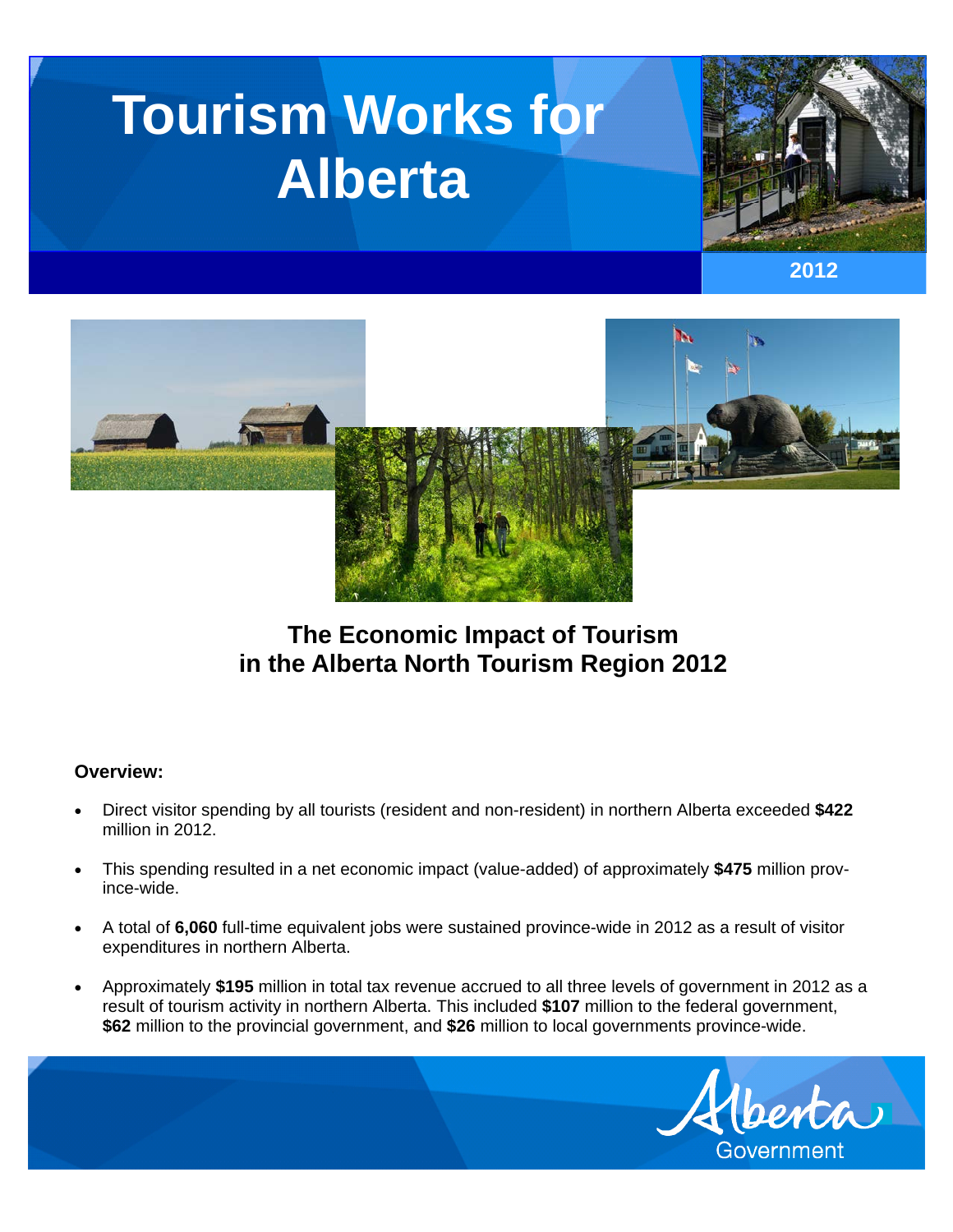# **What is Economic Impact Analysis?**

Economic impact analysis is used to determine the impacts of additional tourist spending primarily on employment, income (value-added) and government tax revenues in an economy. It provides a snapshot of the economy at a particular point in time based on the initial spending. It is based on the premise that initial or direct impacts alone are poor measures of the total impact of tourism on the economy. It is often the case that indirect and induced impacts are just as large, if not greater, than direct impacts and frequently involve sectors and activities distantly, but importantly, connected to the initial activity.

Let's suppose a tourist travels to Alberta and spends \$100 at a gas station. In an economic impact analysis, the focus is not on the amount of sales (in this case \$100), but rather the impact of those sales on the provincial/regional economy.

If you consider:

- **Direct Impact:** The gasoline station owner must take part of the \$100 spent by the tourist and buy more gasoline from a wholesale distributor, and pay wages and taxes.
- **Indirect Impact:** In the second round, the wholesale gasoline distributor buys additional items and pays salaries/wages with part of the \$100.
- **Induced Impact:** The gasoline station employees and the employees of the wholesale distributor spend part of their salaries on groceries, rent, automobiles, and so on.

This ripple effect based on the initial amount of tourist spending circulates throughout the economy and creates a "multiplier effect". In this analysis, the objective is to estimate and analyze the ripple effect of tourism spending in each tourism region and understand tourism's vital economic contribution to every region of the province.

#### **All economic impacts include direct, indirect, and induced effects.**

Sources:

Statistics Canada's 2012 International Travel Survey and 2012 Travel Survey of Residents of Canada Econometric Research Limited

For more information, please contact: Tourism Research and Innovation Branch Alberta Tourism, Parks and Recreation research.innovation@tpr.alberta.ca www.tpr.alberta.ca/tourism

ISSN: 1923-8800 ISBN: 9781-4601-1829-0

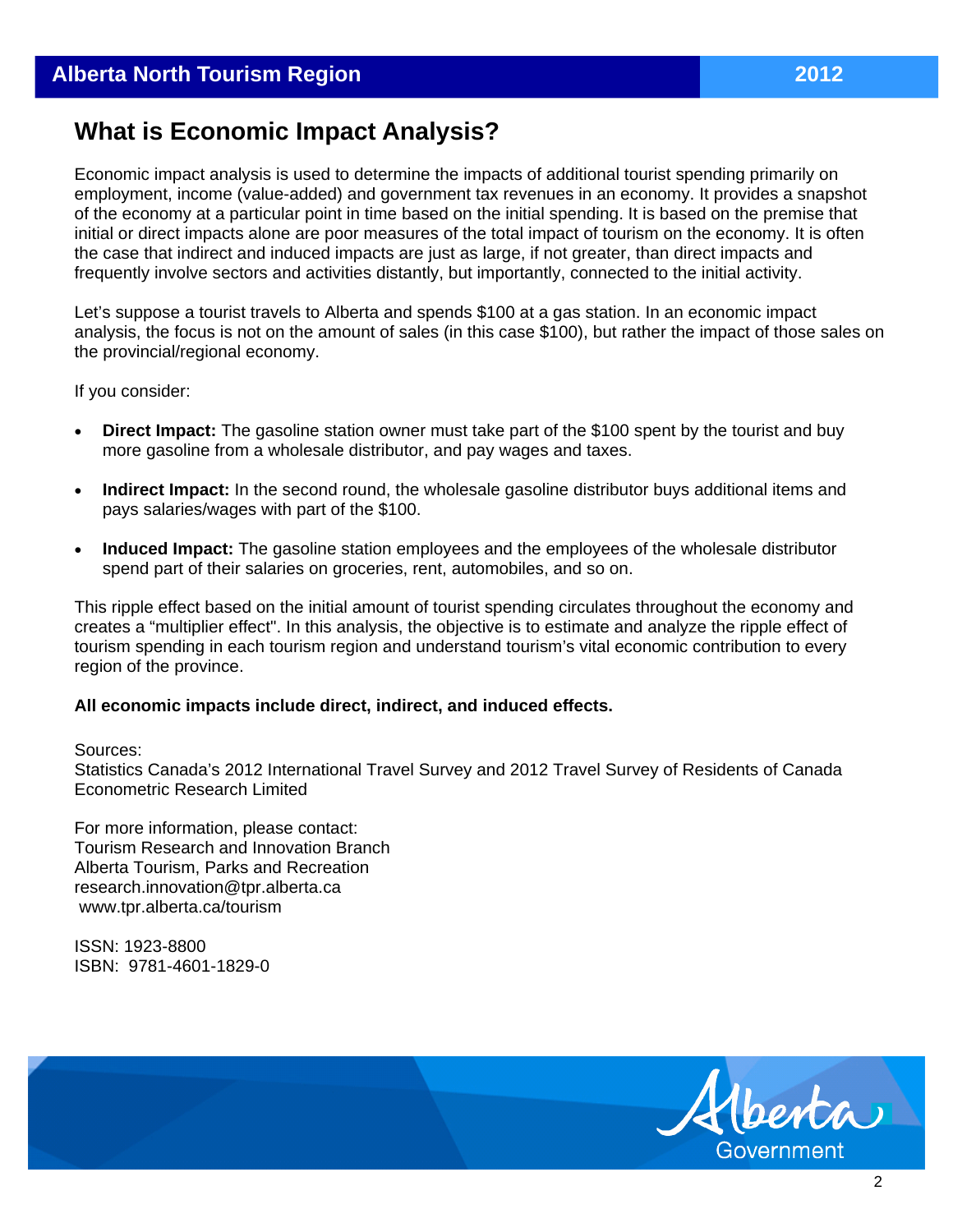# **Travel to the Alberta North Tourism Region by Visitor Origin, 2012**

In 2012, **1.75** million visits were made to northern Alberta by residents of Alberta, other parts of Canada, visitors from the United States and other international visitors. Direct tourism expenditures by these visitors exceeded **\$422** million.

|                      | <b>Alberta</b> | <b>Other</b><br>Canada | <b>United</b><br><b>States</b> | <b>Other</b><br><b>International</b> | <b>Total</b> |  |  |  |  |
|----------------------|----------------|------------------------|--------------------------------|--------------------------------------|--------------|--|--|--|--|
| ('000s)              |                |                        |                                |                                      |              |  |  |  |  |
| Person-Visits        | 1,309          | 394                    | 37                             | 14                                   | 1,754        |  |  |  |  |
| Tourism Expenditures | \$245,308      | \$122,471              | \$34,702                       | \$230,032                            | \$422,513    |  |  |  |  |

Domestic visitors include same-day and overnight, while international visitors include overnight visitors only.

### **Person-Visits, 2012**

Residents of Alberta accounted for 75% of all visits to northern Alberta. Visitors from other parts of Canada accounted for 22%, visitors from the United States accounted for 2% and other international visitors accounted for 1% of the person-visits to the region.



Government